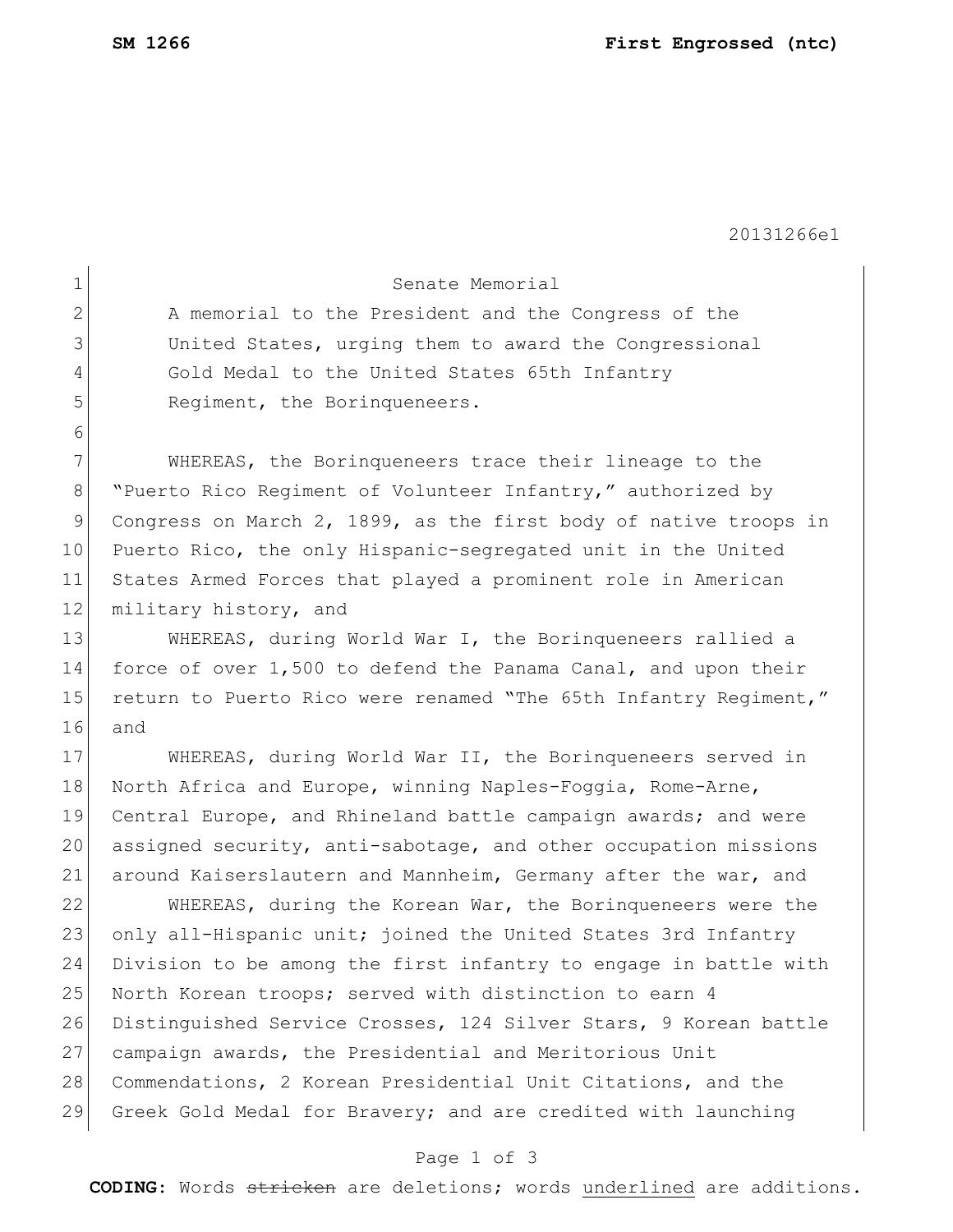20131266e1

 the last recorded battalion-sized bayonet assault in United States Army history, and WHEREAS, legendary United States Army General Douglas MacArthur lauded the Borinqueneers, crediting them with a resolute will to victory and loyalty to the United States, saying, "They are writing a brilliant record of heroism in battle and I am indeed proud to have them under my command. I 37 wish that we could count on many more like them," and WHEREAS, in 1959, the Borinqueneers passed their colors to the National Guard of the United States Territory of Puerto 40 Rico, withdrawing from the Regular Army, the only time in United 41 States Army history that active unit colors were not retired, 42 but, instead, turned over to a National Guard unit, and WHEREAS, today, the legacy of the Borinqueneers lives on in the National Guard in Puerto Rico, which continues to defend the United States in the ongoing War on Terrorism, and 46 WHEREAS, the Borinqueneers served and sacrificed, shedding blood for our democracy and helping to ensure our prosperity as 48 they faced segregation and discrimination, protecting our nation 49 and fighting for the good of all, and WHEREAS, these warriors, the Borinqueneers, deserve a place with all American heroes, and should be honored, commended, and 52 never forgotten for their feats, and WHEREAS, the Congressional Gold Medal is the highest civilian award given by the United States Congress, awarded as an expression of public gratitude on behalf of the nation for distinguished contributions, NOW, THEREFORE, 58 Be It Resolved by the Legislature of the State of Florida:

## Page 2 of 3

**CODING**: Words stricken are deletions; words underlined are additions.